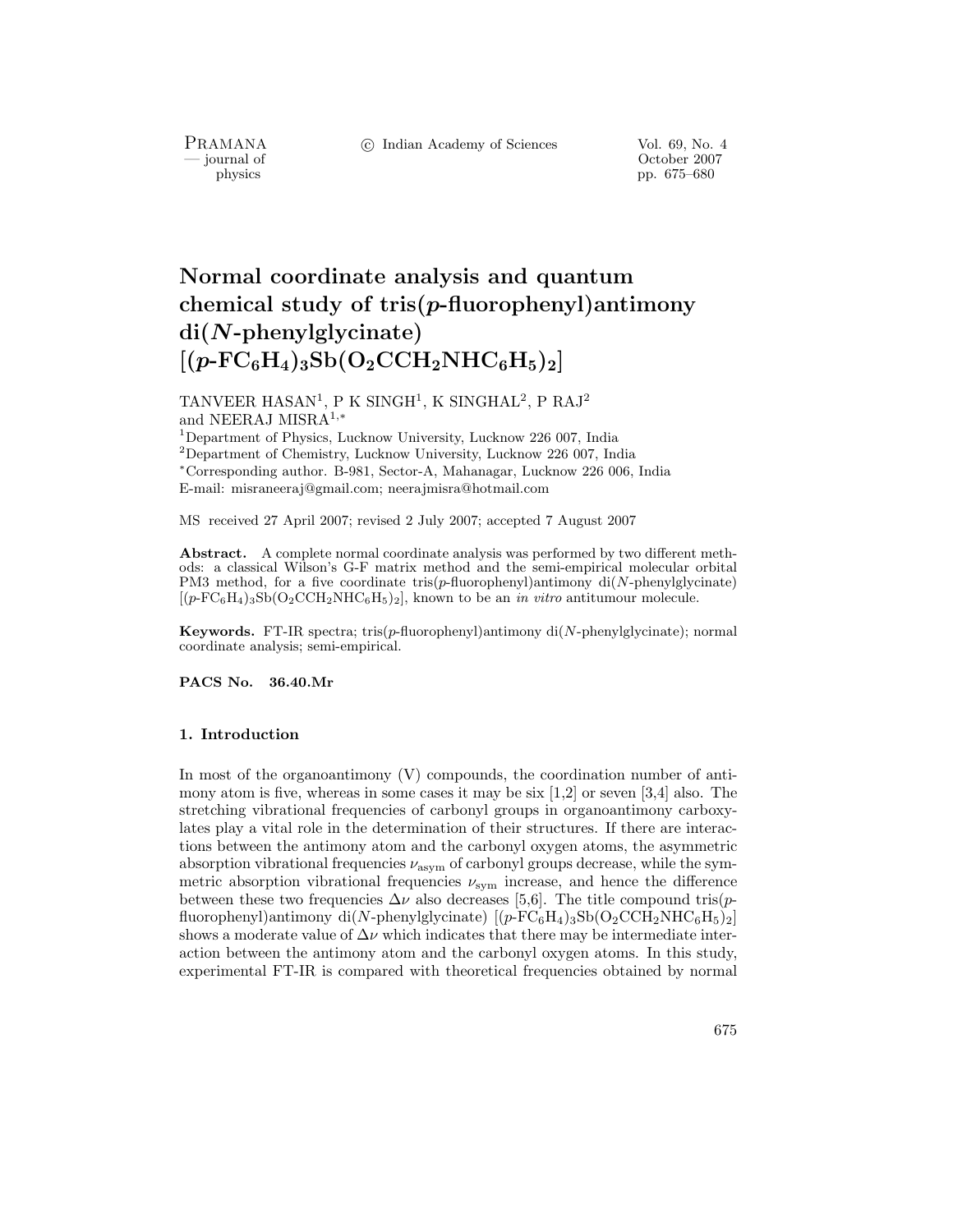## *Tanveer Hasan et al*

coordinate analysis using two different methods: a classical mechanics Wilson G-F matrix method and the semi-empirical quantum chemical molecular orbital PM3 method. Thus the advantages of the evaluation of both the methods, is useful for obtaining a reliable assignment of the vibrational spectra. To the best of our knowledge, the work on the normal coordinate analysis, for the title compound is yet to be reported. The compound is reported to possess antitumour activity against three cancer cells, viz. KB cells, Bel-7402 cells and HCT-8 cells *in vitro* [7].

# **2. Theory**

The Wilson's G-F matrix method [8] with Urey–Bradley [9] force field has been used to evaluate the normal modes.

These are given by the eigenvalues  $\lambda$  of the secular equation GFL =  $\lambda L$ , where  $\lambda = 4\pi^2 c^2 \nu^2$ . The potential energy distribution (PED) in the *j*th internal coordinate for the *i*<sup>th</sup> normal mode is given by  $\text{PED} = \frac{L_{ji}^* L_{ji} F_{ji}}{\lambda_i}$ .

# **3. Experimental**

#### 3.1 *Structure*

The crystal structure of the title compound tris( $p$ -flourophenyl)antimony di(Nphenylglycinate)  $[(p\text{-FC}_6H_4)_3\text{Sb}(O_2\text{CCH}_2\text{NHC}_6H_5)_2]$  is taken from the work of Yu *et al* [7]. The model molecular structure of the compound is given in figure 1.

## 3.2 *FT-IR spectra*

The FT-IR spectra, given in figure 2, were recorded on a Bruker Equinox 55 spectrophotometer, in KBr discs, in the range 4000–400  $\text{cm}^{-1}$ . X-ray data of the title compound has been taken from the CCDC [10].

#### **4. Results and discussion**

Normal coordinate calculations were performed using the program developed by Shimanouchi [11] based on Wilson's G-F matrix method [8]. We have used Urey– Bradley force field [9] in our calculations, which takes into account both bonded and non-bonded interactions and internal tensions. For the assignments, the force constants were initially transferred from our earlier work and literature [12–17] and were further refined by least square fit method to provide best match with the observed FT-IR spectra. (All the force constants can be made available on request from the corresponding author.)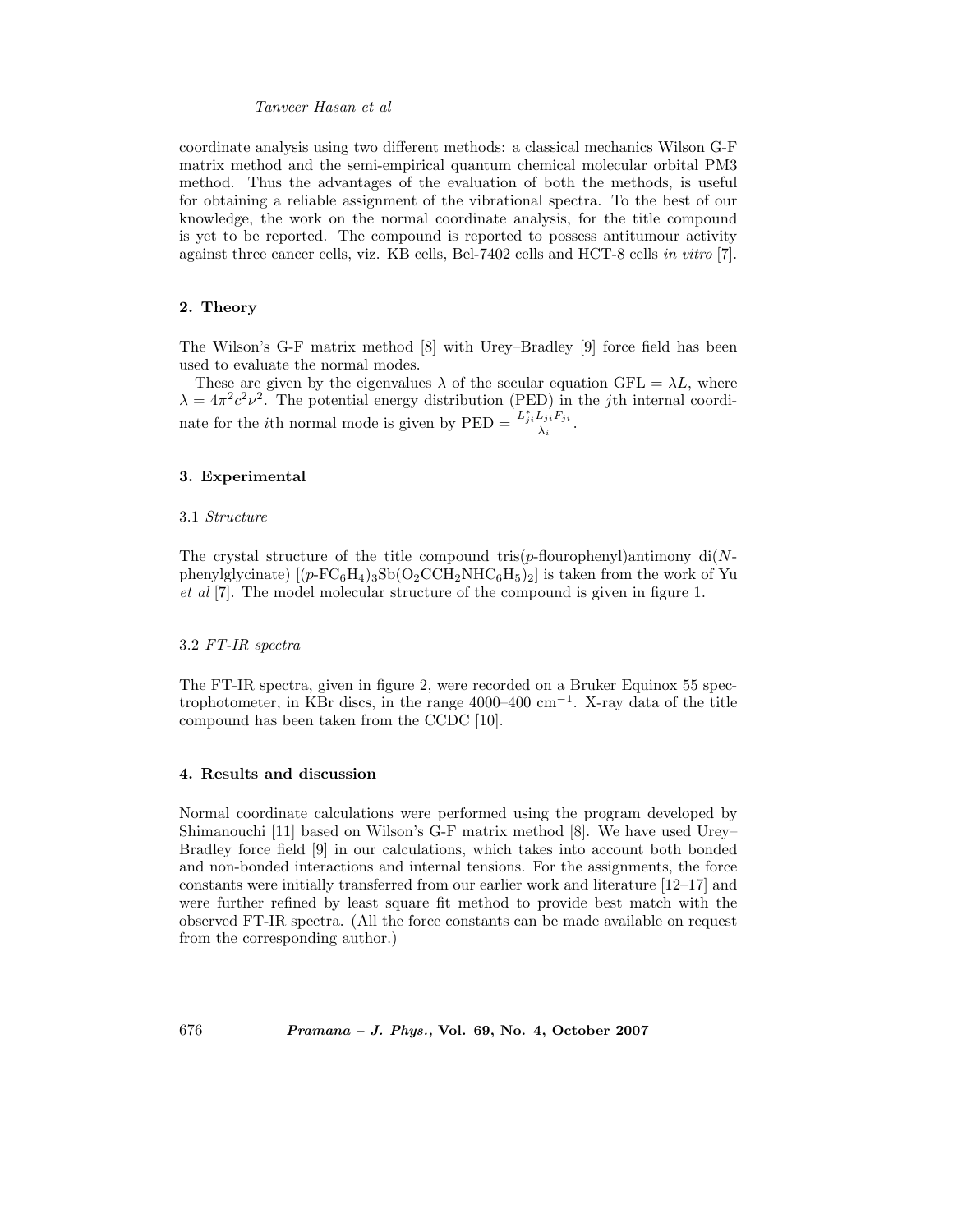*Normal coordinate analysis and quantum chemical study*



**Figure 1.** Model molecular structure of tris(*p*-fluorophenyl)antimony di(*N*-phenylglycinate)  $[(p\text{-FC}_6H_4)_3\text{Sb}(\text{O}_2\text{CCH}_2\text{NHC}_6\text{H}_5)_2].$ 



**Figure 2.** FTIR spectra of tris(*p*-fluorophenyl)antimony di(*N*phenylglycinate)  $[(p-\text{FC}_6\text{H}_4)_3\text{Sb}(\text{O}_2\text{CCH}_2\text{NHC}_6\text{H}_5)_2].$ 

In the assignment of the normal modes, as given in table 1, only the dominant potential energy distributions (PEDs) are considered. Identification with the experimental data has been made on the basis of potential energy distribution, line profile, line intensities and the presence/absence of a given mode in similar molecules [12,18,19].

Semi-empirical calculations were performed by Mopac 2007 software using PM3 method [20]. The observed frequencies agree with the calculated ones within 10 cm−<sup>1</sup>. (Complete computational details can be had from the corresponding author.)

*Pramana – J. Phys.,* **Vol. 69, No. 4, October 2007** 677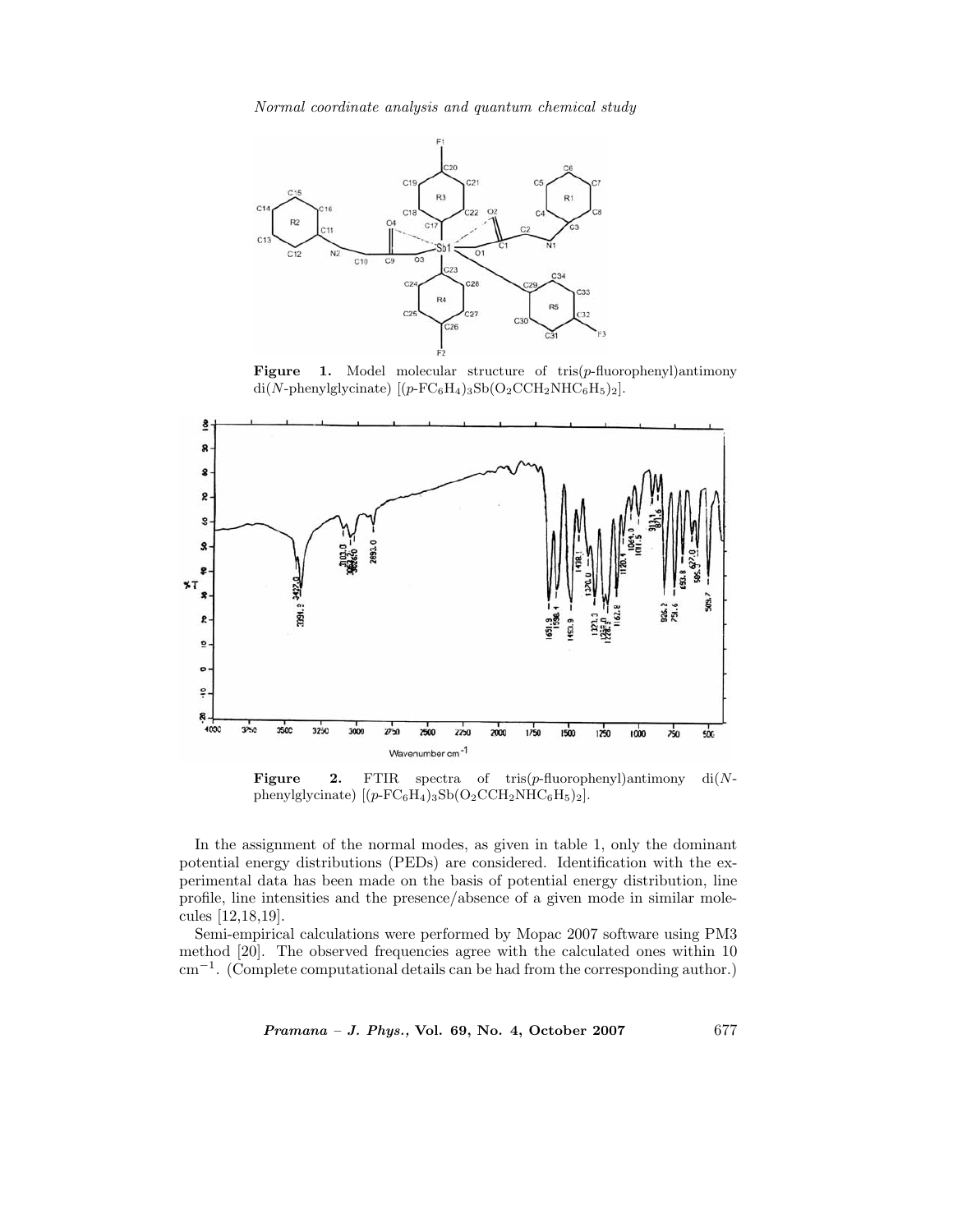# *Tanveer Hasan et al*

| <b>Table 1.</b> Calculated and observed vibrational modes. |  |  |  |  |
|------------------------------------------------------------|--|--|--|--|
|------------------------------------------------------------|--|--|--|--|

| Calculated<br>frequency      |      |                 |                                                                                                                                                           |
|------------------------------|------|-----------------|-----------------------------------------------------------------------------------------------------------------------------------------------------------|
| $\rm \left( cm^{-1} \right)$ |      |                 |                                                                                                                                                           |
|                              |      | Observed        |                                                                                                                                                           |
| Wilson                       |      | frequency       | Assignment (% potential energy                                                                                                                            |
| $G-F$                        | PM3  | $\rm (cm^{-1})$ | distribution) (PED)                                                                                                                                       |
|                              | 3285 | 3427(m)         | $\nu(N-H)$ adj-R1(PM3)                                                                                                                                    |
|                              | 3283 | 3395(s)         | $\nu(N-H)adj-R2(PM3)$                                                                                                                                     |
|                              | 3006 | 3103(w)         | $\nu$ (C-H)R1-sym + $\nu$ (C-H)R2-sym(PM3)                                                                                                                |
|                              | 3000 | 3053(m)         | $\nu$ (C-H)R3-sym(PM3)                                                                                                                                    |
|                              | 2998 | 3026(w sh)      | $\nu$ (C-H)R1-asym(PM3)                                                                                                                                   |
|                              | 2997 | 2893(m)         | $\nu$ (C-H)R4-sym(PM3) + $\nu$ (C-H)R3-asym(PM3)                                                                                                          |
| 1660                         | 1632 | 1652(vs)        | $\nu$ (O=C) (64)+ $\nu$ (C-O)adj-Sb (20)                                                                                                                  |
|                              |      |                 | $+\nu$ (C-C)-out-of-R (14)+ $\nu$ (C-F)R5(PM3)                                                                                                            |
| 1590                         | 1616 | 1598(s)         | $\nu$ (O=C) (76)+ $\nu$ (C-O) (26)+ $\nu$ (C-C)R5-sym(PM3)                                                                                                |
|                              |      |                 | $+\nu$ (C-F)R5(PM3)                                                                                                                                       |
| 1495                         | 1494 | 1494(s)         | $\nu$ (C-C)R5-sym (96) + $\phi$ (C-C-H)R5(PM3)                                                                                                            |
| 1428                         | 1421 | 1438(w)         | $\nu(C-C)R5$ -sym (92) + $\nu(C-F)R5(PM3) + \phi(C-C-H)R5(PM3)$                                                                                           |
| 1376                         | 1361 | 1370(m)         | $\nu$ (C-C)R2 (98) + $\nu$ (C-N)adj-R2 (12) + R2-puck(PM3)                                                                                                |
| 1320                         | 1311 | 1323(s)         | $\nu$ (C-N)adj-R2 (37) + $\nu$ (C-C)R2 (66)+ R5-defor(PM3)                                                                                                |
| 1253                         | 1247 | 1258(vs)        | $\nu(C-C)R$ (83) + $\phi(C-C-C)R$ (10) + $\nu(C-N)adj-R2(PM3)$                                                                                            |
| 1233                         | 1228 | 1229(vs)        | $\nu(C-O)$ adj-Sb (35) + $\nu(C-C)R$ (52) + $\nu(C-N)$ adj-R2(PM3)<br>$+\phi$ (C-C-H)(PM3) + $\nu$ (C-C)R2-sym(PM3)                                       |
| 1163                         | 1167 | 1163(s)         | $\nu(C-C)R2$ (90)+ $\phi(C-C-C)R2$ (11)+ $\nu(C-N)$ adjSbR2(PM3)<br>$+R2-Rock(PM3)$                                                                       |
| 1113                         | 1120 | 1120(w)         | $\nu(C-N)$ adj-R-Sb $(27)+\nu(C-C)$ R4-asym $(60)+\nu(C-C)$ -out-of-R $(12)$<br>$+\phi$ (C-C-H)R5(PM3)                                                    |
| 1067                         | 1074 | 1064(w)         | $\nu(C-N)$ adj-Sb-R2 (32) + $\nu(C-C)$ R2 (51) + $\nu(C-C)$ -out-of-R (23)<br>$+R2$ -puck(PM3) $+\nu$ (C-N)adj-Sb-R2(PM3)                                 |
| 1022                         | 1005 | 1012(w)         | $\nu(C-C)R2$ (90) + $\nu(C-F)$ (10) + $\nu(C-N)$ adj-R2(PM3)<br>$+\phi$ (C-C-C)R2(PM3)                                                                    |
| 905                          | 909  | 913(w)          | $\nu$ (C-C)R1 (73) + $\nu$ (C-F) (10) + R1&R2-twis(PM3)<br>$+ \phi$ (C-C-H)R5(PM3)                                                                        |
| 864                          | 875  | 872(w)          | $\nu(C-O)$ adj-Sb (43)+ $\nu(Sb-O)$ (14)+ $\nu(C=O)$ (11)+R5-defor(PM3)<br>$+\nu$ (C-F)R5(PM3) + $\nu$ (Sb-C)(PM3)                                        |
| 826                          | 822  | 826(s)          | $\nu(C-F)$ (30)+ $\nu(C-C)$ R4 (36)+ $\nu(C-C)$ -out-of-R2 (10)<br>$+(C-C-H)-sciss(PM3)$                                                                  |
| 753                          | 746  | 752(s)          | $\nu(C-C)$ -out-of-R (27)+ $\tau(C-C)$ R1 (45)+ $\nu(C-N)$ (10)+ $\phi(C-C-N)$ (10)<br>$+ R1\&R2$ -twis $(PM3) + (C-N-C)R2$ -wag $(PM3)$                  |
| 689                          | 656  | 694(s)          | $\phi$ (C-C-C)R (57)+ $\nu$ (C-C)R (36)+R5-twis(PM3)+R5-wag(PM3)<br>$+\phi$ (O=C-C)adj-R2(PM3) $+\nu$ (Sb-O)(PM3)                                         |
| 636                          | 629  | 627(m)          | $\nu(Sb-O)$ (37)+ $\nu(C-C)$ -out-of-R (13)+ $\nu(C-N)$ (17)+ $\phi(C-C-O)$ (11)<br>$+\phi$ (O-C=O) (10) + R2-defor(PM3)+ $\phi$ (O=C-C)adj-R2-sciss(PM3) |
| 594                          | 591  | 589(s)          | $\phi$ (C-C-F)R3 (43) + $\nu$ (C-C)R3 (10) + $\omega$ (C-F) (15)+ R3-puck(PM3)<br>$+$ R4-sciss(PM3) $)+\phi$ (O=C-C)adj-R2(PM3)                           |
| 520                          | 502  | 510(s)          | $\phi$ (C-C-C)R4 (76) + $\nu$ (C-C)R4 (10) + $\phi$ (C-C-F)R4(PM3)                                                                                        |
| 429                          | 419  | 426(m)          | $\nu(Sb-C)$ (23) + $\nu(C-C)R-adj-Sb$ (10) + $\nu(Sb-O)(PM3)$ + R1-twis                                                                                   |
| 375                          | 368  |                 | $\nu(Sb-C)$ (22) + $\nu(Sb-O)$ (17) + $\phi(C-Sb-C)$ (12)                                                                                                 |
| 282                          | 278  |                 | $+ R1, R2\&R3$ -twis $(PM3)$<br>$\nu(Sb-C)$ (23)(&PM3)+ $\phi$ (C-Sb-C) (20)+ $\phi$ (C-C-F) (19)(&PM3)                                                   |
|                              |      |                 | $w = weak$ $vs = very strono$ $s = strono$ $m = middle$ sh $= shoulder$ tors $= torsion$ .                                                                |

w – weak; vs – very strong; s – strong; m – middle; sh – shoulder; tors – torsion; wag – wagging; defor – deformation; sym – symmetric; asym – antisymmetric; puck – puckering; rock – rocking; twis – twisting; sciss – scissoring, adj – adjacent; and R1, R2 etc. – ring 1, ring 2 etc.

Here we discuss only the conformationally important frequency modes and they are presented in table 1.

The calculated values from PM3 method of the asymmetric vibration of the  $\nu(N-$ H) mode appear at 3285 and 3283 cm<sup>-1</sup> and are observed at 3427 and 3395 cm<sup>-1</sup> respectively. The calculated values from PM3 method of  $\nu$ (C–H) mode vibrations

678 *Pramana – J. Phys.,* **Vol. 69, No. 4, October 2007**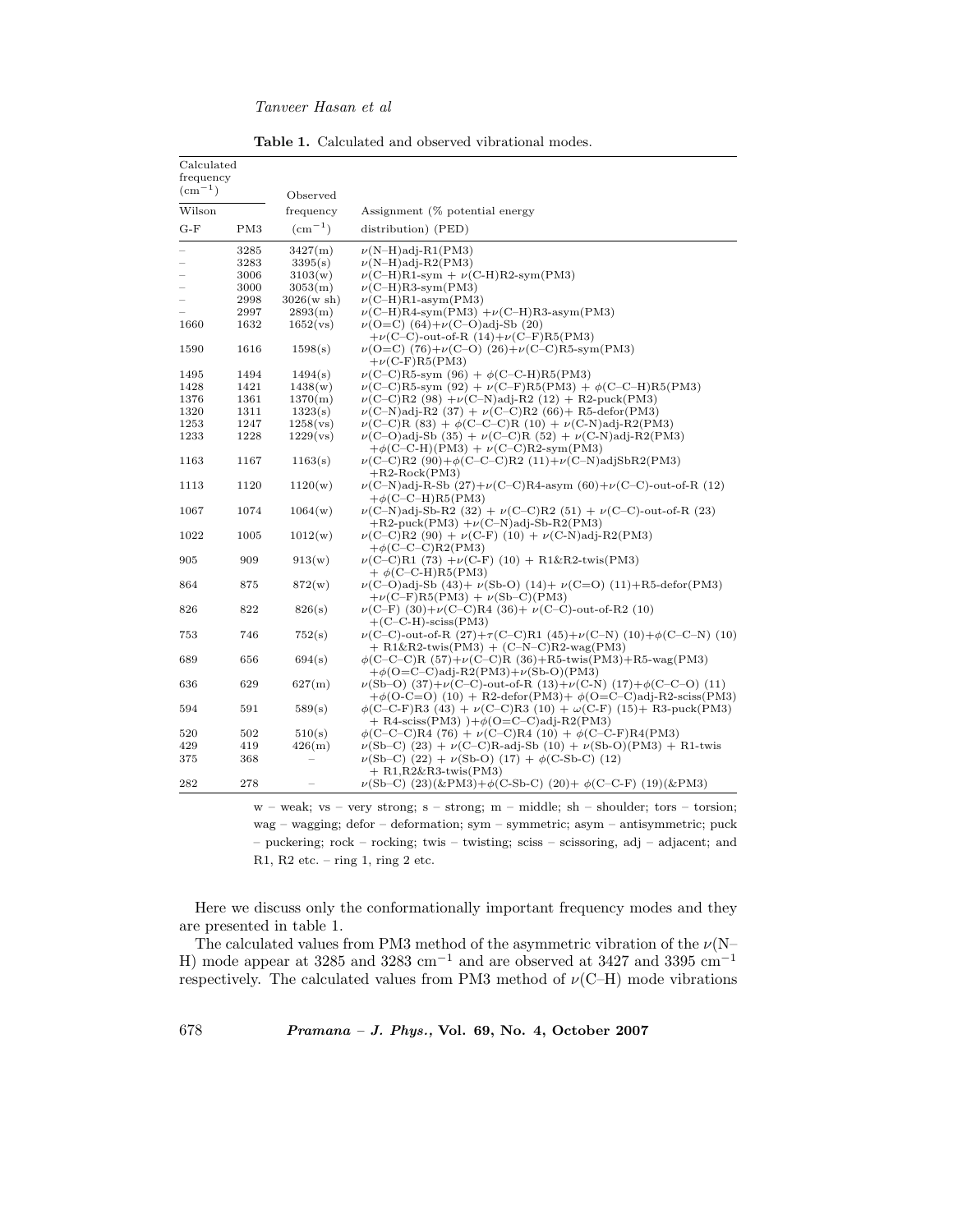at 3006, 3000, 2918 and 2997 cm<sup>-1</sup> are in accordance with the observed frequencies as shown in table 1.

In the FT-IR spectra a highly intense peak is observed at  $1652 \text{ cm}^{-1}$  and it is calculated at 1660 cm<sup>-1</sup> with the mode of vibrations as  $\nu$ (C=O) (64%) PED,  $\nu(C-O)$ adj-Sb (20%) and  $\nu(C-C)$ -out-of-R (14%). The stretching mode  $\nu(C=O)$  is reported in the range 1620–1660 cm<sup>-1</sup> [17,21,22]. A very sharp absorption peak is observed at 1229 cm−<sup>1</sup> which is calculated at 1233 cm−<sup>1</sup> with modes of vibrations as  $\nu(C-O)$ adj-Sb (35%),  $\nu(C-C)R$  (52%) and  $\phi(C-C-C)R$  (10%). This mode is reported in the range  $1240-1000$  cm<sup>-1</sup> in [21,22] and at 1280 cm<sup>-1</sup> in [23], which suggests the participation of oxygen in C–O–Sb bonding [23,24]. A strong peak is observed at 826 cm−<sup>1</sup> which is calculated at 826 cm−<sup>1</sup> having vibrational modes as  $\nu(C-F)$  (30%),  $\nu(C-C)R$ -adj-Sb (36%) and  $\nu(C-C)$ -out-of-R (10%). This vibrational mode  $\nu$ (C–F) is in very good agreement with the mode reported in [25,26], which is in the frequency range  $824-859$  cm<sup>-1</sup> and in the range 780–680 cm<sup>-1</sup> in [20]. A medium intensity absorption peak is observed in the FT-IR spectra at  $627 \text{ cm}^{-1}$  and is calculated at 636 cm<sup>-1</sup> with vibrational modes  $\nu(\text{Sb}-\text{O})$  (37%),  $\nu$ (C–C)-out-of-R (13%),  $\nu$ (C–N)R (18%),  $\phi$ (C–C–O) (11%) and  $\phi$ (O–C=O) (10%). The stretching vibration  $\nu(Sb-O)$  is reported in the range 561–585 cm<sup>-1</sup> by Khosa *et al* [27] and at 755 cm−<sup>1</sup> by Shankar *et al* [28]. So this mode exists in between these two reported modes which appears to be the characteristic mode of the title compound. A peak of medium intensity is observed at 589 cm<sup>-1</sup> and it is calculated at 594 cm<sup>-1</sup>, with vibrational modes as  $\phi$ (C–C–F) (43%),  $\omega$ (C–F) (15%) and  $\nu(C-C)R$ -adj-Sb (6%). This mode of  $\phi(C-C-F)$  is reported at 427 cm<sup>-1</sup> in [25], and hence there is a slight deviation in the value of frequency for this mode. This is probably due to the different positions of fluorine atoms in the present compound and presence of nitrogen atoms as well. In the FT-IR spectra a highly intense absorption peak is observed at  $510 \text{ cm}^{-1}$  which is calculated at  $520 \text{ cm}^{-1}$  having vibrational modes  $\phi$ (C–C–C)R (76%) and  $\nu$ (C–C)R (10%). This mode is in accordance with that reported in [25,29] which is in the range  $518-520$  cm<sup>-1</sup>. A medium intensity peak is observed at  $426 \text{ cm}^{-1}$  in the spectra and it is calculated at  $429$ cm<sup>-1</sup>, with modes of vibrations as  $\nu(Sb-C)$  (23%),  $\nu(C-C)R$  (10%). The mode  $\nu$ (Sb–C) is reported in the frequency range 459–484 cm<sup>-1</sup> by Khosa *et al* [27] and in the range 449–477 cm−<sup>1</sup> by Shankar *et al* [28]. Thus current mode is slightly less than that reported by Khosa and Shankar and so this mode may be a find for the title compound. Another mode is the  $\nu(Sb-O)$  calculated by the PM3 method at  $419 \text{ cm}^{-1}$  [30].

#### **5. Conclusions**

The vibrational dynamics of this compound show close resemblance of calculated and observed vibrational bands. The title compound shows low value of  $\Delta \nu (\text{CO}_2)$  (i.e. from table 1,  $\nu_{\text{asym}} - \nu_{\text{sym}}$ ) which is equal to 1652−1229 = 423 cm−<sup>1</sup>. This clearly indicates that there will be at least moderate if not strong interaction between carbonyl oxygen atom of the carboxylate group and the central antimony atom with the valency equal to seven including secondary bonding interactions.